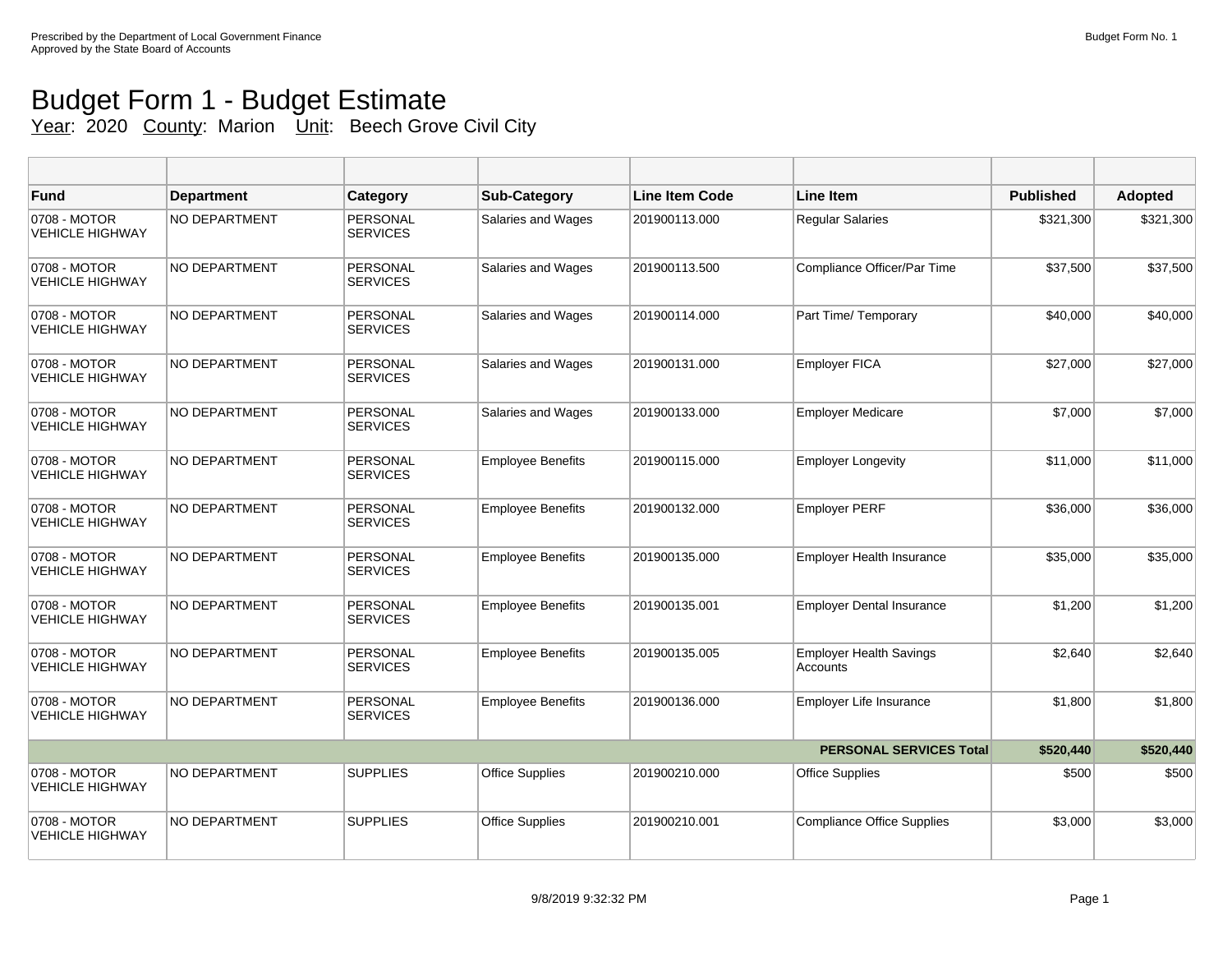| <b>Fund</b>                            | <b>Department</b>    | Category                              | <b>Sub-Category</b>                 | <b>Line Item Code</b> | <b>Line Item</b>           | <b>Published</b> | <b>Adopted</b> |
|----------------------------------------|----------------------|---------------------------------------|-------------------------------------|-----------------------|----------------------------|------------------|----------------|
| 0708 - MOTOR<br><b>VEHICLE HIGHWAY</b> | NO DEPARTMENT        | <b>SUPPLIES</b>                       | <b>Operating Supplies</b>           | 201900220.017         | Uniforms                   | \$4,000          | \$4,000        |
| 0708 - MOTOR<br><b>VEHICLE HIGHWAY</b> | NO DEPARTMENT        | <b>SUPPLIES</b>                       | <b>Operating Supplies</b>           | 201900220.021         | Gasoline                   | \$55,000         | \$55,000       |
| 0708 - MOTOR<br><b>VEHICLE HIGHWAY</b> | NO DEPARTMENT        | <b>SUPPLIES</b>                       | <b>Operating Supplies</b>           | 201900220.023         | <b>Auto Supplies</b>       | \$10,000         | \$10,000       |
| 0708 - MOTOR<br><b>VEHICLE HIGHWAY</b> | NO DEPARTMENT        | <b>SUPPLIES</b>                       | <b>Operating Supplies</b>           | 201900231.124         | <b>Bituminous Material</b> | \$11,000         | \$11,000       |
| 0708 - MOTOR<br><b>VEHICLE HIGHWAY</b> | NO DEPARTMENT        | <b>SUPPLIES</b>                       | <b>Operating Supplies</b>           | 201900236.000         | Small Tools/ Supplies      | \$7,000          | \$7,000        |
| 0708 - MOTOR<br><b>VEHICLE HIGHWAY</b> | NO DEPARTMENT        | <b>SUPPLIES</b>                       | <b>Operating Supplies</b>           | 201900310.006         | <b>Medical Supplies</b>    | \$1,500          | \$1,500        |
| 0708 - MOTOR<br><b>VEHICLE HIGHWAY</b> | NO DEPARTMENT        | <b>SUPPLIES</b>                       | Repair and Maintenance<br>Supplies  | 201900232.000         | <b>Building Material</b>   | \$4,000          | \$4,000        |
|                                        |                      |                                       |                                     |                       | <b>SUPPLIES Total</b>      | \$96,000         | \$96,000       |
| 0708 - MOTOR<br><b>VEHICLE HIGHWAY</b> | <b>NO DEPARTMENT</b> | <b>SERVICES AND</b><br><b>CHARGES</b> | <b>Professional Services</b>        | 201900310.012         | <b>CDL Drivers License</b> | \$600            | \$600          |
| 0708 - MOTOR<br><b>VEHICLE HIGHWAY</b> | NO DEPARTMENT        | <b>SERVICES AND</b><br><b>CHARGES</b> | <b>Professional Services</b>        | 201900361.000         | Repairs                    | \$45,000         | \$45,000       |
| 0708 - MOTOR<br><b>VEHICLE HIGHWAY</b> | NO DEPARTMENT        | <b>SERVICES AND</b><br><b>CHARGES</b> | Communication and<br>Transportation | 201900322.000         | <b>Compliance Postage</b>  | \$700            | \$700          |
| 0708 - MOTOR<br><b>VEHICLE HIGHWAY</b> | NO DEPARTMENT        | <b>SERVICES AND</b><br><b>CHARGES</b> | <b>Utility Services</b>             | 201900351.000         | Electric                   | \$10,000         | \$10,000       |
| 0708 - MOTOR<br><b>VEHICLE HIGHWAY</b> | NO DEPARTMENT        | SERVICES AND<br><b>CHARGES</b>        | <b>Utility Services</b>             | 201900352.000         | Gas/Heating                | \$5,000          | \$5,000        |
| 0708 - MOTOR<br><b>VEHICLE HIGHWAY</b> | NO DEPARTMENT        | SERVICES AND<br><b>CHARGES</b>        | <b>Utility Services</b>             | 201900354.000         | Water                      | \$3,000          | \$3,000        |
| 0708 - MOTOR<br><b>VEHICLE HIGHWAY</b> | NO DEPARTMENT        | SERVICES AND<br><b>CHARGES</b>        | <b>Utility Services</b>             | 201900355.000         | Sewer                      | \$3,000          | \$3,000        |
| 0708 - MOTOR<br><b>VEHICLE HIGHWAY</b> | <b>NO DEPARTMENT</b> | <b>SERVICES AND</b><br><b>CHARGES</b> | <b>Utility Services</b>             | 201900390.100         | <b>Street Lighting</b>     | \$145,000        | \$145,000      |